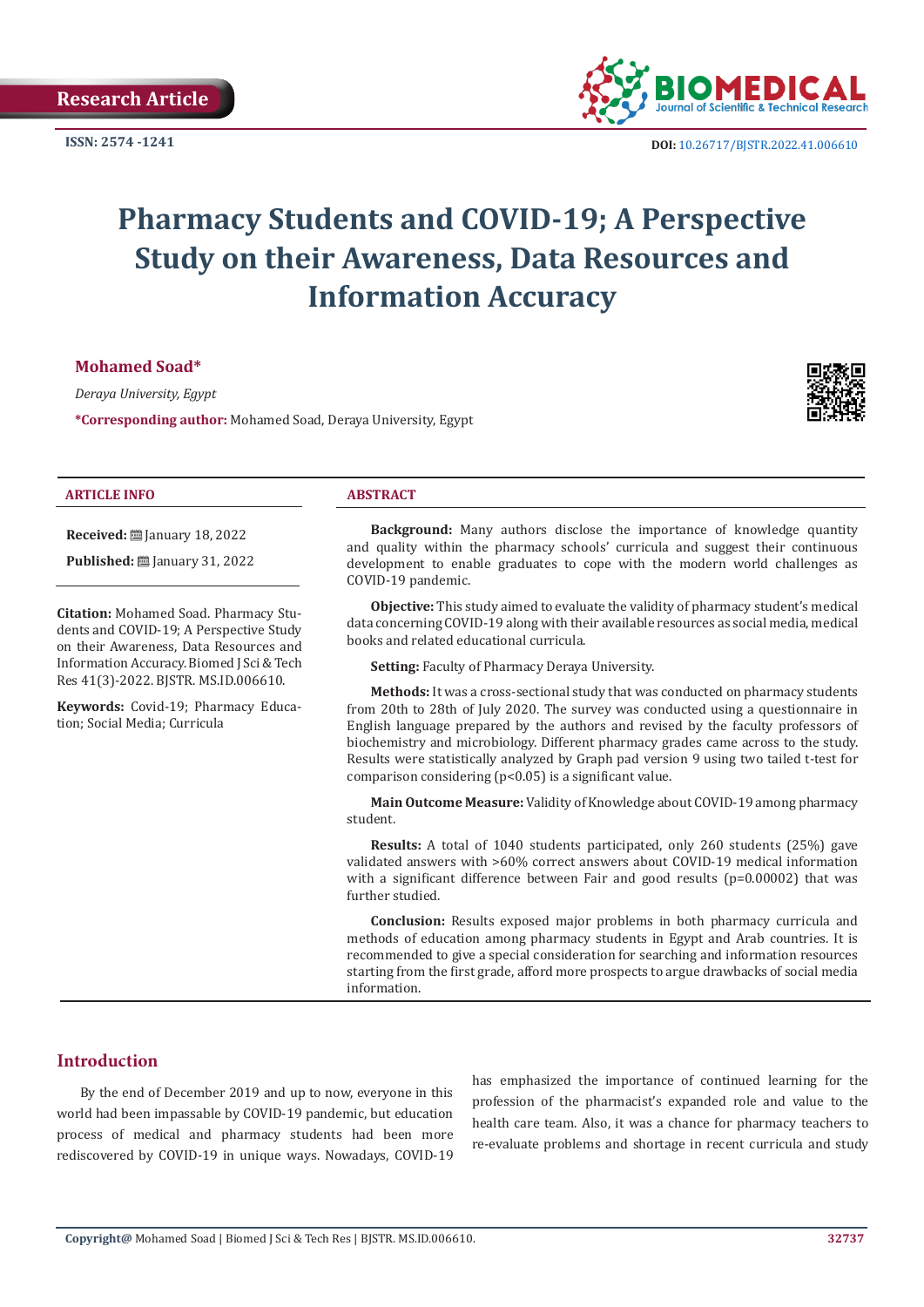pharmacy students themselves. Yet, doubt about their sources of knowledge and their interests on outbreaks topics as COVID-19 has persistently affect methods of pharmacy curricula preparation and practices. Many theories disclose the importance of the knowledge quantity and quality within the pharmacy schools' curricula and suggest continuous developing a curriculum to enable graduates to cope with the modern world [1-3].

Unique challenge as COVID-19 pandemic was a new shock wave of considering the curriculum and earned learning skills are educational vehicles for the medical and pharmacy student's own journey of becoming a professional in searching for information and its evaluation. It is well known that the main purpose of a pharmacy degree program is to provide students with the skills and experiences they will need to practice as a drug information provider not as information bulk. Because, the face of an explosion of knowledge and rapid changes in healthcare management and treatment, much energy is being expended to ensure that the content is up-to-date and evident based to practice. This process must be managed to avoid overcrowding of the curriculum and teach student how to safely reach information and think about it [4]. Further, the vast amount of content to be covered, pharmacy curricula may rely on delivering the content through lectures where the students tend to remain unresponsive so, it also should be avoided and replaced by practical sessions [3].

The lectures are often supported by tutorials or laboratory practical to give students the opportunity to develop the necessary skills and to apply the knowledge learned. So, pharmacy and medical students had been studying a huge amount of information in different curricula, which nowadays seems boring and uninterested. The learning of skills is the only way to make pharmacy student devoted with information especially in the recent days we face a crisis as COVID-19. COVID-19 is novel coronavirus disease that appeared at the end of 2019 in Whun, China. It has proved as one of the most serious pandemics and fetal in mankind's history. It has influenced a huge number of individuals over worldwide, making alarm and congestion in all circles of life and in its way, it revealed the problems of education methods and learning defects between medical and pharmacy students. Like other viruses of the Coronavirus family, origin of virus is RNA virus [5]. The main clinical manifestations of the disease are very close to the Severe Acute Respiratory Syndrome (SARS) infection which are; malaise which occurs in 99% of the infected persons, dry cough, dyspnea and bilateral patchy infiltration on imaging [6].

The overall mortality rate of COVID-19 is 2% which is much lower than that of (SARS) and Middle East Respiratory Syndrome (MERS) [7]. The virus firstly, named as 2019-nCoV and afterward changed it to extreme intense respiratory condition coronavirus 2 (SARS-CoV-2) due to its similarity to SARS in structure and

manifestations. The most significant broadcast method of transmission that is right now established upon, is human-tohuman by means of respiratory beads or direct contacts [8]. During the first half of 2020, Egypt confirmed cases of COVID-19 is rising day by day mostly the last report of laboratory-confirmed COVID-19 cases and deaths in Egypt are as follows: until July 30, 2020, a total of 90.000 cases were confirmed, of whom 5.000 died due to COVID-19 and 200.000 recovered and were discharged from hospitals [9,10]. This study designed for examination the quality of knowledge about COVID-19 between pharmacy students and their resources of information. The analysis of pharmacy students' knowledge included simple exam about basic information about the COVID-19, preventive behaviors and its broadcast in their country. Since COVID-19 is currently spreading in Egyptian hospitals and all over the world we must learn how student deal with it. In addition.

## **Methods**

This cross-sectional study was conducted on Egyptian pharmacy students, faculty of pharmacy, Deraya University to study their COVID-19 related knowledge, preventive behaviors, and risk perception according to their interests and sources of information they adapted to follow. 1070 participants were encounter to the study. The survey covered the domains of student characteristics, awareness, information sources, knowledge and perceptions related to COVID-19. The developed draft survey instrument was distributed to ten randomly selected faculty members to assess its readability and validity before pretesting. Then questioner was sent to some experts and finally it was revised following the experts' opinions and suggestions. Questionnaire was prepared in English language as a MCQ model following the instructions and guidelines of WHO that had five parts:

- **a)** General information of Corona virus.
- **b)** Knowledge on manifestations; it included knowledge on signs and symptoms of COVID-19, knowledge on the protective ways to prevent transmission COVID-19, knowledge on COVID transmission.

Protection and treatment COVID-19; it was subdivided into two portions:

- **i.** Perception towards COVID-19.
- **ii.** Perception about the impact of COVID-19.
- **c)** Prediction towards COVID-19 second wave, and
- **d)** COVID-19 broadcast in their country.

Questioner was conducted from 20th to 28th of July 2020, within a week in faculty of pharmacy. Correct answers given to the knowledge measurement questions are scored as 1 point, and participants can get 0 to 20 points in total. And it was subdivided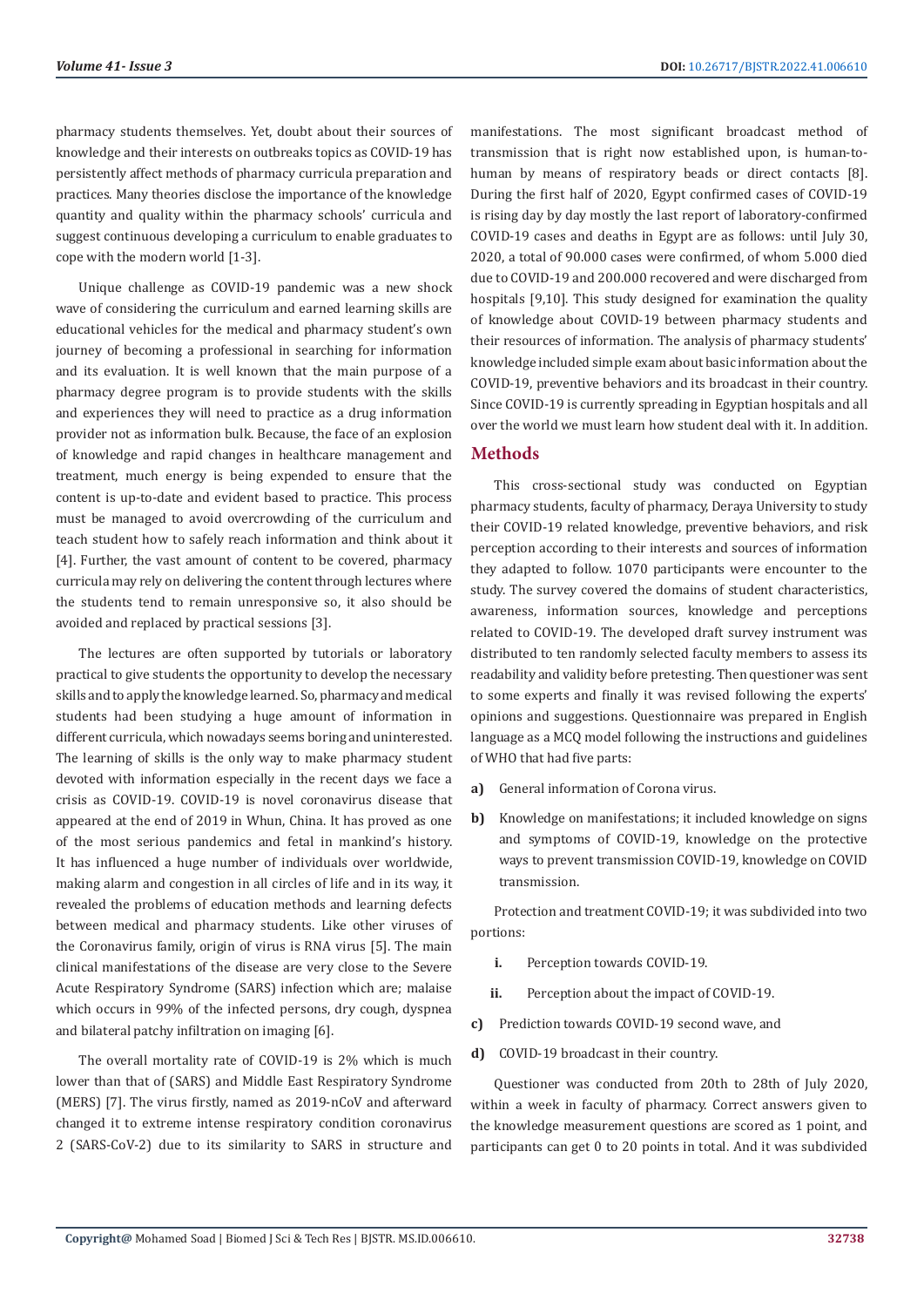into three groups fair (0-5), good (6-10), very good (11-15) or excellent (16-20).

#### **Ethical Considerations**

Confidentiality of the study participants' information was maintained throughout the study by making the participants' information anonymous and asking the participants to provide honest answers. Eligible participants in this survey were voluntary and was not compensated. The study was performed following the Helsinki Declaration as revised in 2013. We informed all participants about the aim of the study.

#### **Data Analysis**

The obtained data were coded, validated, and analyzed using SPSS version 24 (IBM, Armonk, NY, USA). Descriptive analysis was applied to calculate the frequencies and proportions. The chisquare test was used to investigate the level of association among variables. A p-value of less than 0.05 was considered statistically significant. Graph Pad for Windows version 9 was used for the statistical analysis of the research data. The normality of the distribution of the data was evaluated using Shapiro Wilk values. We performed frequency, percentage, mean, and standard deviation for reporting demographic data of the participants. Additionally, twoway ANOVA-test and analysis of variance were used for comparing the continuous data averages.

#### **Results**

**Table 1:** Demographic Characteristics of participants.

| <b>Characteristics</b> | Participants (%) |
|------------------------|------------------|
| <b>Sex</b>             |                  |
| Male                   | 413 (39.7%)      |
| Female                 | 627 (60.3%)      |
| Age                    |                  |
| >20y                   | 654(65%)         |
| <20y                   | 374(35%)         |
| Residence              |                  |
| Rural area             | 425 (40.9%)      |
| Urban area             | 354 (34.1%)      |
| Mixed area             | 261 (25%)        |

A total of 1070 students participated, 39.7% were male and 60.3% were female students. Their age ranged from 17 to 25 years. The majority of the students (40.9%) were from rural area, (34.1%) came from urban area. Table 1 show demographics of participants including the mean. Main objective of study revealed in Figure 1,that show the percent of correct answers about COVID-19 among participants in questioner. Figure 1 assume more than 60% of participants were incorrect answers while less than 25% of participants gave good answers of all questions correctly that

was significantly different (p=0.00002). For understanding these results, first we asked about their resources then, if they interesting on COVID-19 in addition to the importance of information they studied from faculty curricula. Regarding resources; it was some while surprising.



Figure 1: Percent of participants with fair and good answers about medical data of COVID-19.



**Figure 2:** Percent of participants adapted to use social media, faculty curricula or medical websites as resource of information about COVID-19.

According to Figure 2; approximately 60% of the participants reported that they used social media (Facebook, Twitter, WhatsApp, YouTube, Instagram,) to obtain information about COVID-19 Moreover, nearly 25% of the participants sometimes obtained information about COVID-19 from medical website. Regarding interesting; Figure 3, show More than 42% of participants were strongly response about their interesting on COVID crisis, while (26%) were fair and very strong response about their interesting on COVID crisis To more studying about participant relation to social media they were asked about their activity rating. Figure 4 show that 40% of students were active on social media (more than 6 hours/day) while, 25% were fair on social media and 5% of them were not respond on social media. In addition; it was found 70%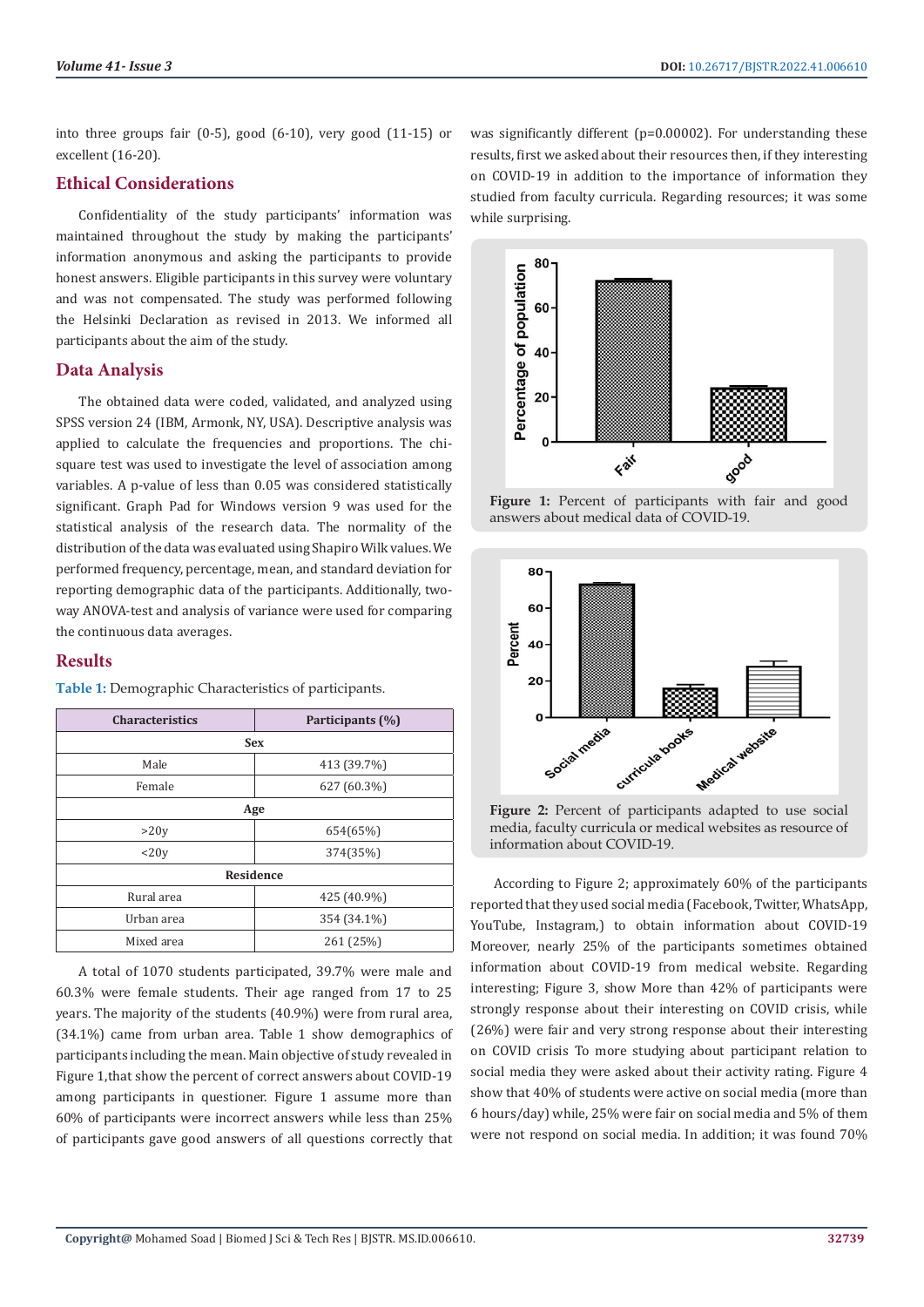of participants denied any role of their curriculum as a resource for COVID-19 information as illustrated in Figure 5. Finally, resulted disclose that 45% of students are not convinced of online education during COVID-19 quarantine.



**Figure 3:** Percent of participants interested on searching about COVID-19 data.



**Figure 4:** Percent of activity strength on social media between participants.



**Figure 5:** Percent of participants encourage online learning during the pandemic.

#### **Discussion**

In this paper we describe pharmacy education problems in Upper Egypt that revealed in COVID-19 pandemic. Results highlighted major issues in pharmacy practice including deficiencies in curriculum. The shortage of the correct data about COVID was discussed, including the problems of online learning. The information presented in this paper may stimulate discussion and critical analysis and planning, and will be of value in further adaptation of the pharmacy education to desired educational outcomes. The major cause for revealing these problems was a questioner about COVID-19 that was evaluated by experts. Results of the questioner were surprising as it confirmed thar high percent of participant give wrong answers about COVID-19 and categorized as fair. After further analysis of data, we can return this fairness to the following; 60% of participants considered social media as a valid resource of information, 25% of participants were not interested about COVID-19 pandemic and finally 70% of participant owing their bad results to shortage in their curricula.

These findings were make-sure by studying the activity of participants on social media that show high activity that was come with previous study and ascertain Millennial students have grown up with technology and it is viewed as a natural part of the environment [11]. Additionally, research is needed on pharmacy students' attitudes toward authority figures judging character, professional attitudes, and employability based on one's online persona. Our results demonstrate variability of information resources used by participants. As a result, we found different levels of correctness. We included a special question about curricula and it was not surprising that students ascertain useless of traditional methods of illustration and useless content of current curricula thar earlier reported Millennial students have grown up with technology and it is viewed as a natural part of the environment [11].

Additionally, research is ascertain the useless of content and illustration methods in the present curricula as earlier reported by many [3,4,12]. At the end the debate about on-line learning in our countries still a challenge for governments and education leaders as our participant still complain from online leaning in contrast with others [13]. As pharmacists and pharmacy students are the first entities who may have close connection with the affected people. Lack of proper related knowledge or false knowledge in this populace can make them miscalculate the situation, increase stress and exaggerate the level of cases and may interrupt the appropriateness of their medical decisions in addition, Medical staff have always been at risk of contagious diseases and be a source of infection. So their knowledge is a big encounter.

#### **Limitation**

We could not conduct pilot study for post-testing of this questionnaire for shortage of time.